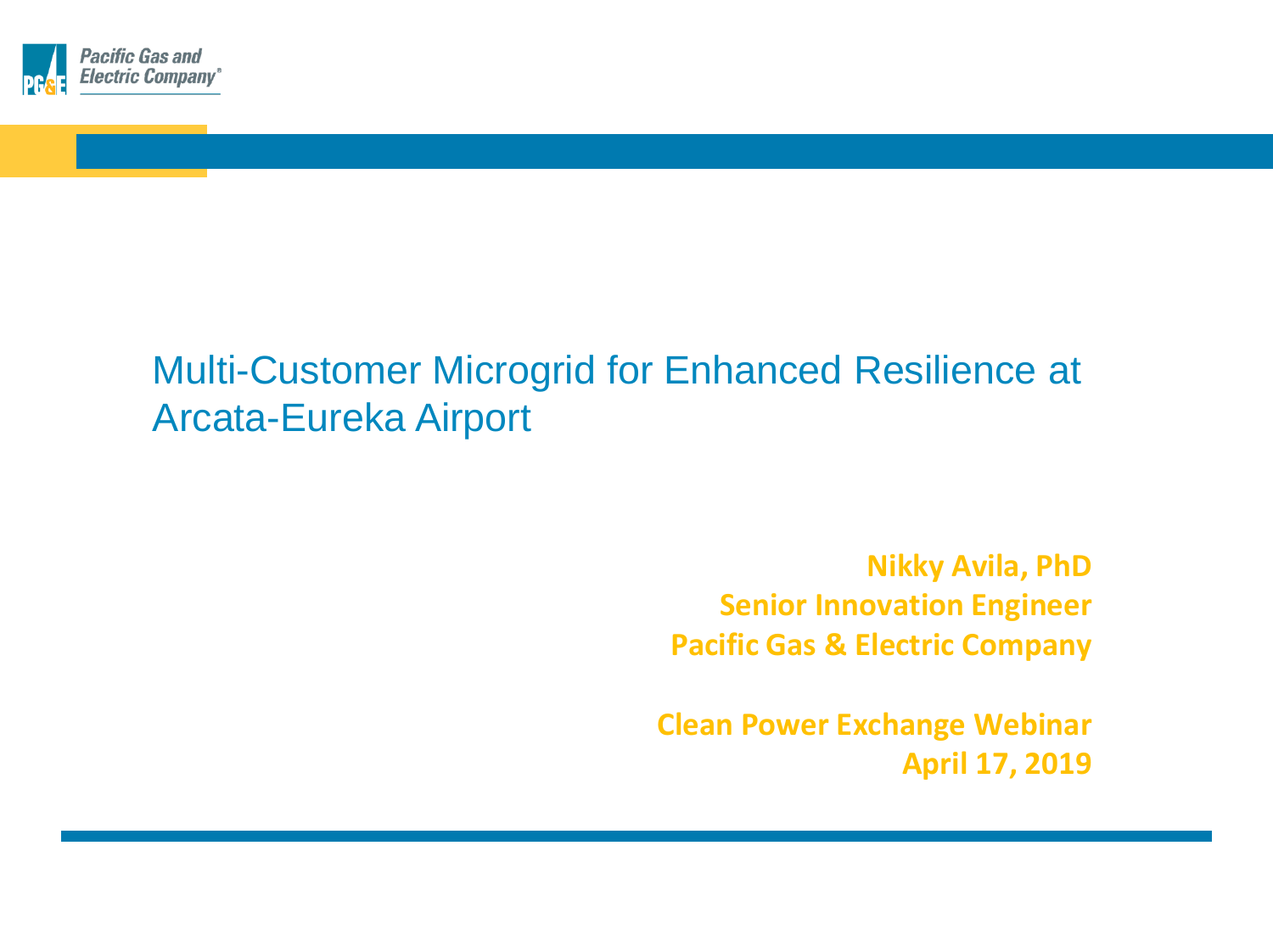

# **MISSION**

Design, test and integrate innovative solutions to accelerate PG&E's transition to the sustainable grid of the future.

# **OBJECTIVES**

Enable and operate a multi-customer microgrid in grid-connected and islanded modes to satisfy community demand for enhanced resilience.

Demonstrate a viable and replicable model for how to plan, deploy and operate multi-customer microgrids in California.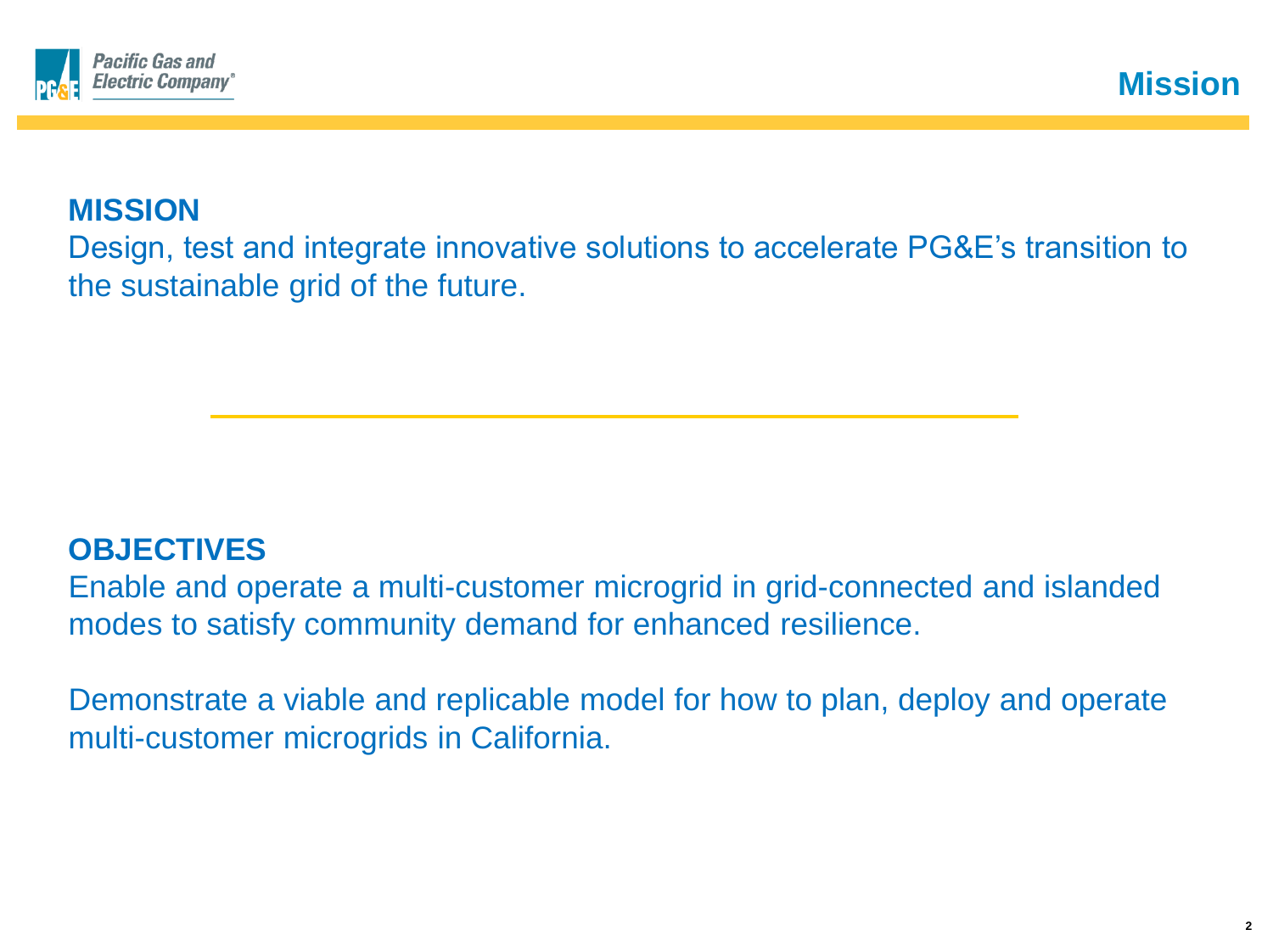

#### **Pacific Gas and Electric Company®**

# **Categories of Microgrids**

### **(1) Single-customer facility**

#### *Description*

- Customer-side of the meter
- Military bases, prisons, commercial facilities, campuses, hospitals

#### *Key Drivers*

- Customer reliability & resilience
- Avoided customer outage costs

#### *Example*

• Blue Lake Rancheria (operational)

# **(2) Remote**

#### *Description*

• Utility-sponsored projects, typically hybrid ownership (e.g., utility-owned distribution assets, customer-owned DG)

#### *Key Driver*

• Potential T&D alternative in remote locations

#### *Example*

• Angel Island (planning)



## **(3) Multi-customer on-grid**

#### *Description*

• Typically cities seeking to enable critical facilities to island in the event of broader grid outage and enhance local resilience

#### *Key Driver*

• Community resilience

#### *Example*

• Arcata Airport (planning)



#### [Image Credits: Indian Country Media Network; PG&E; Schatz E](https://www.google.com/url?sa=i&rct=j&q=&esrc=s&source=images&cd=&cad=rja&uact=8&ved=0ahUKEwi5iYfh3-bWAhVk0FQKHVRcC1wQjRwIBw&url=https://indiancountrymedianetwork.com/news/business/power-on-blue-lake-rancheria-kick-starts-microgrid/&psig=AOvVaw3MPAclgY9MVDpdi77NaN53&ust=1507748606799657)nergy Research Center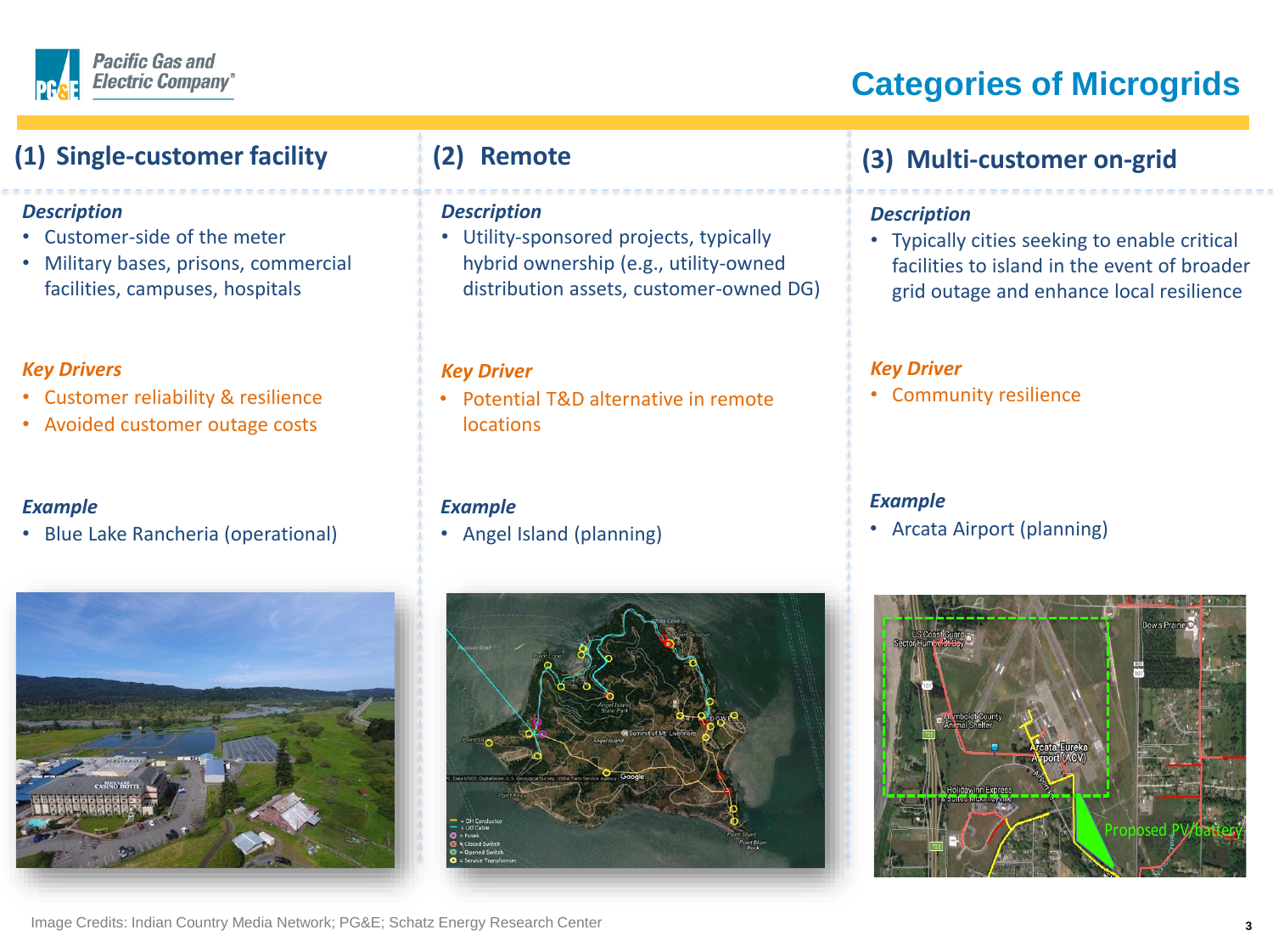



# **Technical Design**

- Interconnection and service planning
- System protection design

# **Operations Integration**

- Controls architecture for islanding operations
- System telemetry to the PG&E Distribution Control Center
- Communications and cybersecurity protocols
- Advanced controller testing and validation

# **Replicability**

- Equipment standards development
- Experimental microgrid tariffs and future business models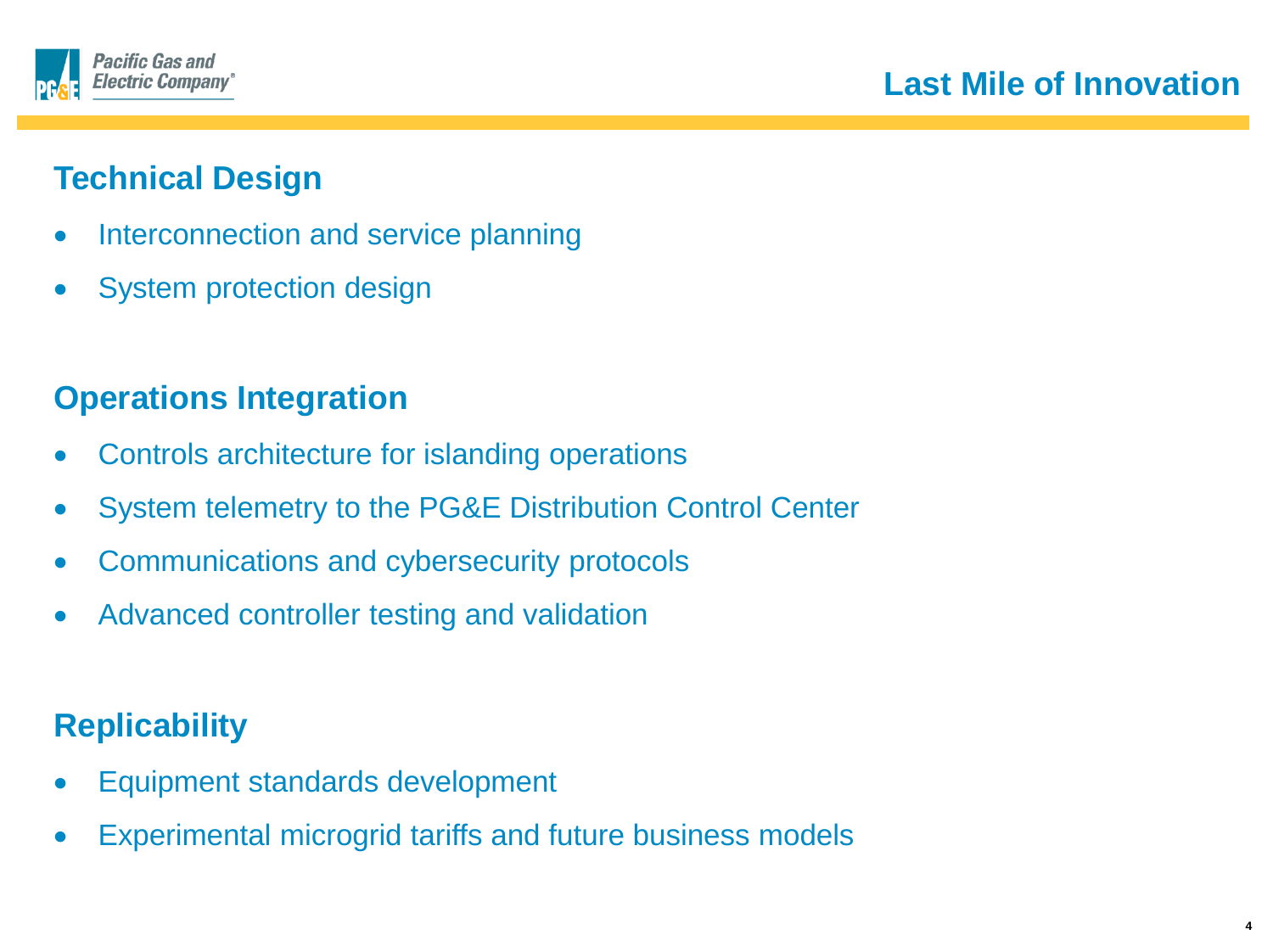

- PG&E is responsible for delivering safe and reliable power to all microgrid customers in both islanded and grid-connected modes.
- This project will demonstrate replicable approaches for deploying multicustomer microgrids – a step ahead of the Senate Bill 1339.
- There are opportunities for innovative collaborations to design first-of-itskind microgrid systems in California.